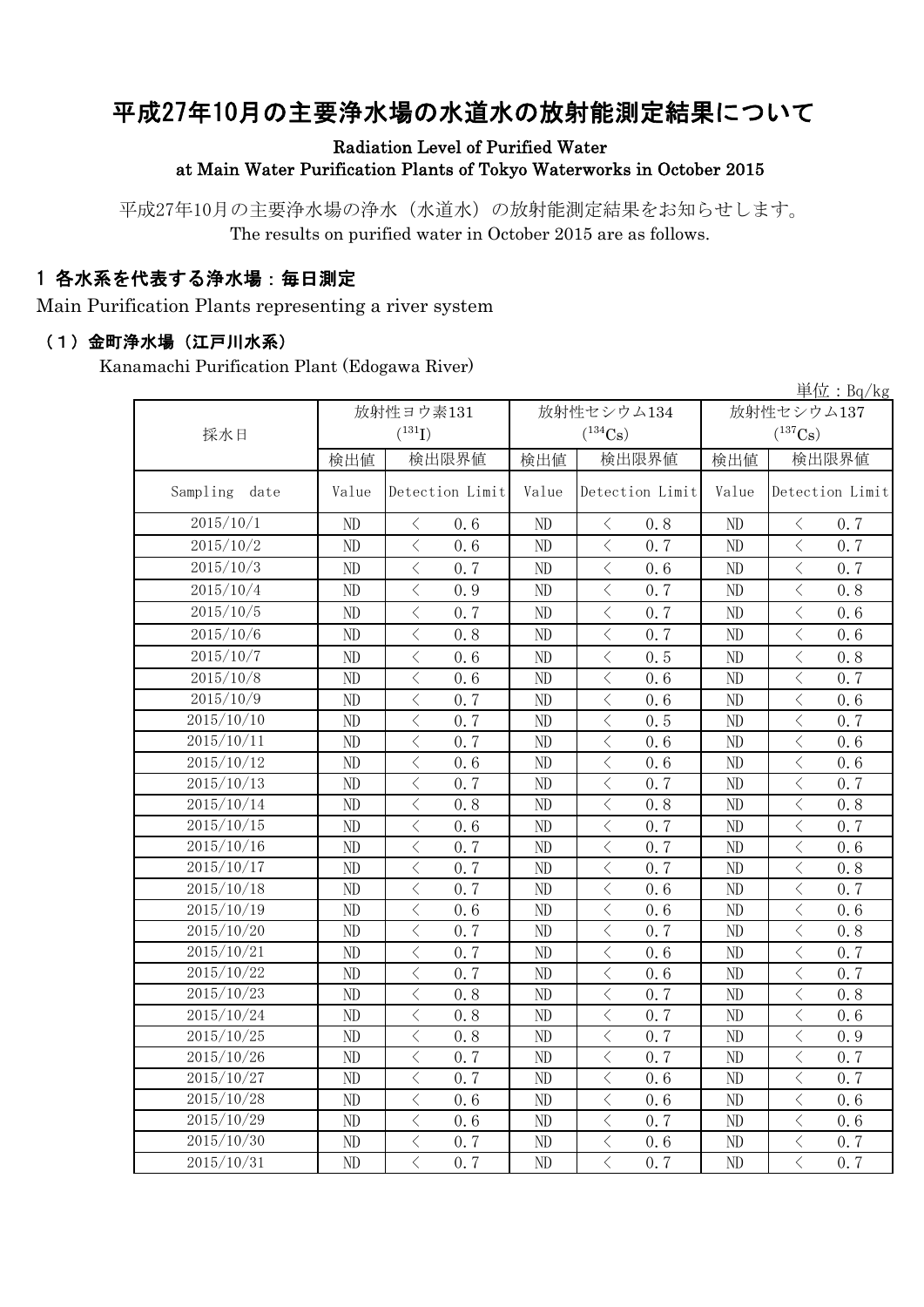# (2)朝霞浄水場 (荒川水系)

Asaka Purification Plant (Arakawa River)

単位:Bq/kg

|               |          | 放射性ヨウ素131                                       |          | 放射性セシウム134                                      | 放射性セシウム137 |                                                 |  |
|---------------|----------|-------------------------------------------------|----------|-------------------------------------------------|------------|-------------------------------------------------|--|
| 採水日           |          | $(^{131}I)$                                     |          | $(^{134}Cs)$                                    |            | $(^{137}\mathrm{Cs})$                           |  |
|               | 検出値      | 検出限界値                                           | 検出値      | 検出限界値                                           | 検出値        | 検出限界値                                           |  |
| Sampling date | Value    | Detection Limit                                 | Value    | Detection Limit                                 | Value      | Detection Limit                                 |  |
| 2015/10/1     | ND       | $\langle$<br>0.6                                | ND       | $\lt$<br>0.6                                    | ND         | $\langle$<br>0.8                                |  |
| 2015/10/2     | ND       | $\langle$<br>0, 5                               | ND       | $\langle$<br>0, 5                               | ND         | $\langle$<br>0, 6                               |  |
| 2015/10/3     | ND       | $\overline{\left\langle \right\rangle }$<br>0.8 | ND       | $\overline{\left\langle \right\rangle }$<br>0.7 | ND         | $\langle$<br>0.7                                |  |
| 2015/10/4     | ND       | $\overline{\left\langle \right\rangle }$<br>0.7 | ND       | $\langle$<br>0.8                                | ND         | $\langle$<br>0.6                                |  |
| 2015/10/5     | $\rm ND$ | $\langle$<br>0.7                                | $\rm ND$ | $\lt$<br>0.8                                    | $\rm ND$   | $\lt$<br>0.6                                    |  |
| 2015/10/6     | ND       | $\langle$<br>0.6                                | ND       | $\overline{\left\langle \right\rangle }$<br>0.7 | ND         | $\langle$<br>0.7                                |  |
| 2015/10/7     | ND       | $\langle$<br>0.7                                | ND       | $\,$ $\,$ $\,$<br>0.7                           | ND         | $\langle$<br>0.8                                |  |
| 2015/10/8     | ND       | $\langle$<br>0.7                                | $\rm ND$ | $\bigg\langle$<br>0.7                           | ND         | $\langle$<br>0.8                                |  |
| 2015/10/9     | ND       | $\langle$<br>0.7                                | ND       | $\, <\,$<br>0.6                                 | $\rm ND$   | $\lt$<br>0.7                                    |  |
| 2015/10/10    | ND       | $\langle$<br>0.8                                | ND       | $\lt$<br>0.7                                    | ND         | $\lt$<br>0.7                                    |  |
| 2015/10/11    | ND       | $\langle$<br>0.8                                | ND       | $\langle$<br>0.6                                | $\rm ND$   | $\langle$<br>0.7                                |  |
| 2015/10/12    | ND       | $\langle$<br>0.7                                | $\rm ND$ | $\langle$<br>0.7                                | $\rm ND$   | $\langle$<br>0.6                                |  |
| 2015/10/13    | ND       | $\langle$<br>0.6                                | ND       | $\langle$<br>0.6                                | $\rm ND$   | $\overline{\left\langle \right\rangle }$<br>0.6 |  |
| 2015/10/14    | ND       | $\langle$<br>0.7                                | ND       | $\overline{\left\langle \right\rangle }$<br>0.5 | $\rm ND$   | $\langle$<br>0.7                                |  |
| 2015/10/15    | ND       | $\langle$<br>0.7                                | ND       | $\overline{\left\langle \right\rangle }$<br>0.8 | $\rm ND$   | $\overline{\left\langle \right\rangle }$<br>0.6 |  |
| 2015/10/16    | ND       | $\overline{\left\langle \right\rangle }$<br>0.7 | $\rm ND$ | $\langle$<br>0.8                                | $\rm ND$   | $\overline{\left\langle \right\rangle }$<br>0.9 |  |
| 2015/10/17    | ND       | $\langle$<br>0.8                                | ND       | $\overline{\left\langle \right\rangle }$<br>0.7 | ND         | $\overline{\left\langle \right\rangle }$<br>0.7 |  |
| 2015/10/18    | ND       | $\langle$<br>0.7                                | ND       | $\langle$<br>0.7                                | ND         | $\langle$<br>0.7                                |  |
| 2015/10/19    | ND       | $\langle$<br>0, 7                               | ND       | $\langle$<br>0.8                                | ND         | $\lt$<br>0.7                                    |  |
| 2015/10/20    | ND       | $\overline{\left\langle \right\rangle }$<br>0.7 | ND       | $\overline{\left\langle \right\rangle }$<br>0.7 | ND         | $\overline{\left\langle \right\rangle }$<br>0.7 |  |
| 2015/10/21    | $\rm ND$ | $\langle$<br>0.7                                | $\rm ND$ | $\,$ $\,$ $\,$<br>0.7                           | $\rm ND$   | $\langle$<br>0.8                                |  |
| 2015/10/22    | ND       | $\langle$<br>0.7                                | ND       | $\langle$<br>0.6                                | ND         | $\lt$<br>0.8                                    |  |
| 2015/10/23    | ND       | $\langle$<br>0.6                                | ND       | $\langle$<br>0.8                                | $\rm ND$   | $\overline{\left\langle \right\rangle }$<br>0.7 |  |
| 2015/10/24    | ND       | $\langle$<br>0.7                                | ND       | $\lt$<br>0.7                                    | ND         | $\langle$<br>0.8                                |  |
| 2015/10/25    | $\rm ND$ | $\langle$<br>0.8                                | ND       | $\langle$<br>0.6                                | $\rm ND$   | $\langle$<br>0.7                                |  |
| 2015/10/26    | ND       | $\langle$<br>0.6                                | ND       | $\langle$<br>0.5                                | ND         | $\lt$<br>0.7                                    |  |
| 2015/10/27    | ND       | $\langle$<br>0.7                                | $\rm ND$ | $\,$ $\,$ $\,$<br>0.6                           | $\rm ND$   | $\lt$<br>0.7                                    |  |
| 2015/10/28    | ND       | $\overline{\left\langle \right\rangle }$<br>0.7 | ND       | $\langle$<br>0.6                                | ND         | $\overline{\left\langle \right\rangle }$<br>0.7 |  |
| 2015/10/29    | $\rm ND$ | $\langle$<br>0.6                                | ND       | $\,$ $\,$ $\,$<br>0.7                           | $\rm ND$   | $\lt$<br>0.6                                    |  |
| 2015/10/30    | ND       | $\langle$<br>0.6                                | ND       | $\lt$<br>0.5                                    | $\rm ND$   | $\lt$<br>0.8                                    |  |
| 2015/10/31    | ND       | $\langle$<br>0.7                                | ND       | $\langle$<br>0.8                                | ND         | $\overline{\left\langle \right\rangle }$<br>0.6 |  |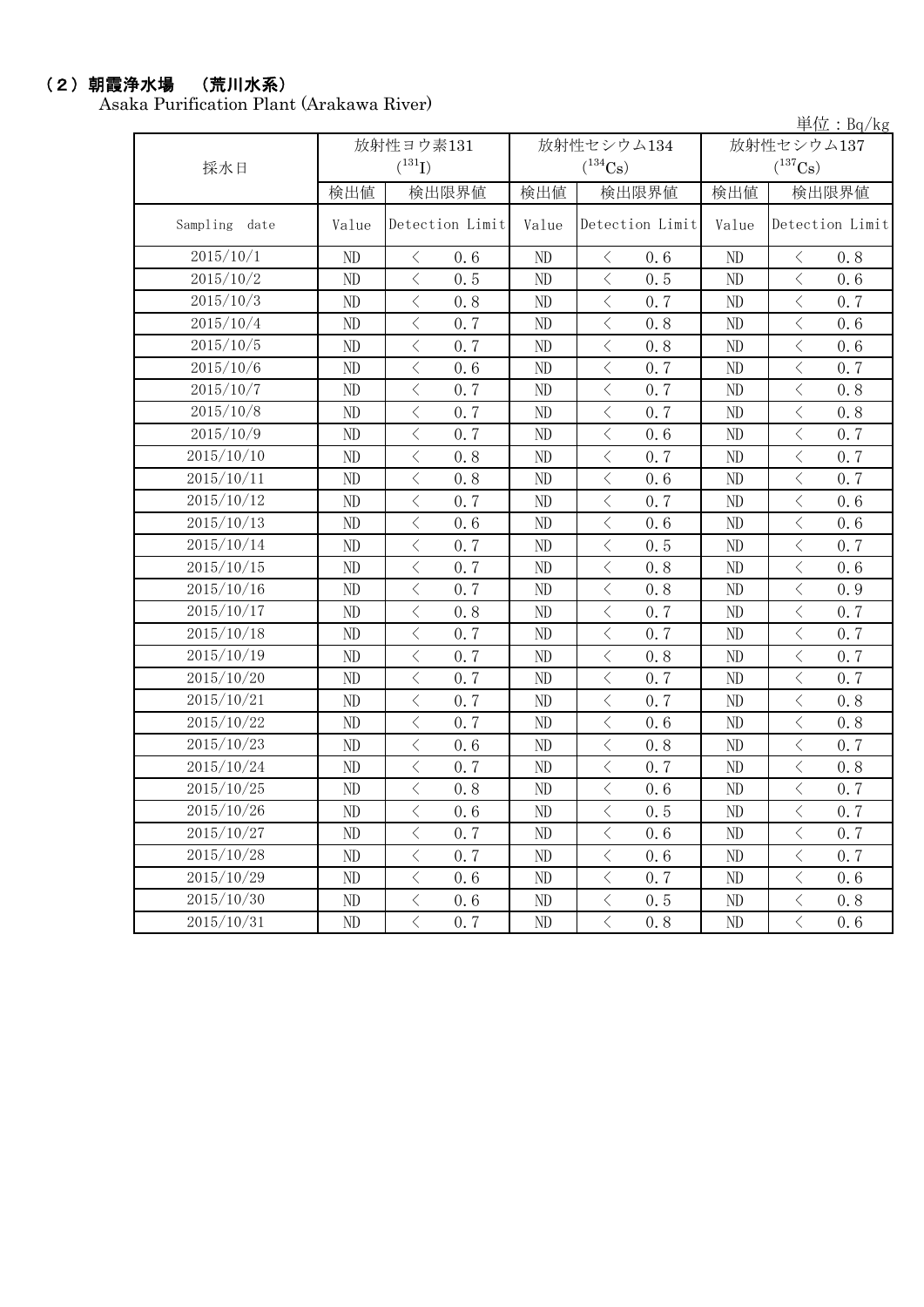# (3)小作浄水場 (多摩川水系)

Ozaku Purification Plant (Tamagawa River)

単位:Bq/kg

| 採水日           |          | 放射性ヨウ素131<br>$(^{131}I)$                        |          | 放射性セシウム134<br>$(^{134}Cs)$  | 放射性セシウム137<br>$(^{137}Cs)$ |                                                 |  |
|---------------|----------|-------------------------------------------------|----------|-----------------------------|----------------------------|-------------------------------------------------|--|
|               | 検出値      | 検出限界値                                           | 検出値      | 検出限界値                       | 検出値                        | 検出限界値                                           |  |
| Sampling date | Value    | Detection Limit                                 | Value    | Detection Limit             | Value                      | Detection Limit                                 |  |
| 2015/10/1     | ND       | 0.7<br>$\langle$                                | ND       | 0.6<br>$\langle$            | ND                         | 0.8<br>$\lt$                                    |  |
| 2015/10/2     | ND       | $\langle$<br>0, 6                               | ND       | $\langle$<br>0.6            | ND                         | $\overline{\left\langle \right\rangle }$<br>0.6 |  |
| 2015/10/3     | $\rm ND$ | $\overline{\left\langle \right\rangle }$<br>0.9 | ND       | $\langle$<br>0.6            | ND                         | $\overline{\left\langle \right\rangle }$<br>0.6 |  |
| 2015/10/4     | ND       | $\lt$<br>0.7                                    | ND       | $\,$ $\,$ $\,$<br>0.7       | ND                         | $\langle$<br>0.6                                |  |
| 2015/10/5     | ND       | $\overline{\left\langle \right\rangle }$<br>0.6 | ND       | $\overline{\langle}$<br>0.7 | ND                         | $\langle$<br>0.7                                |  |
| 2015/10/6     | $\rm ND$ | $\overline{\left\langle \right\rangle }$<br>0.7 | ND       | $\langle$<br>0.7            | ND                         | $\langle$<br>0.8                                |  |
| 2015/10/7     | $\rm ND$ | $\langle$<br>0.7                                | ND       | $\lt$<br>0.5                | ND                         | $\lt$<br>0.7                                    |  |
| 2015/10/8     | ND       | $\lt$<br>0.7                                    | ND       | $\,$ $\,$ $\,$<br>0.6       | ND                         | $\lt$<br>0.7                                    |  |
| 2015/10/9     | ND       | $\langle$<br>0.6                                | ND       | $\lt$<br>0.6                | ND                         | $\lt$<br>0.8                                    |  |
| 2015/10/10    | $\rm ND$ | $\lt$<br>0.8                                    | ND       | $\,$ $\,$ $\,$<br>0.7       | ND                         | $\lt$<br>0.7                                    |  |
| 2015/10/11    | ND       | $\langle$<br>0.8                                | ND       | $\langle$<br>0.6            | ND                         | 0, 7<br>$\lt$                                   |  |
| 2015/10/12    | ND       | $\langle$<br>0.7                                | ND       | $\, \leq$<br>0.7            | ND                         | $\lt$<br>0.7                                    |  |
| 2015/10/13    | ND       | $\langle$<br>0.7                                | ND       | $\,$ $\,$ $\,$<br>0.7       | ND                         | $\lt$<br>0.7                                    |  |
| 2015/10/14    | $\rm ND$ | $\langle$<br>0.6                                | ND       | $\,<\,$<br>0.7              | ND                         | $\lt$<br>0.7                                    |  |
| 2015/10/15    | $\rm ND$ | $\langle$<br>0.6                                | ND       | $\,<\,$<br>0.7              | ND                         | $\lt$<br>0.8                                    |  |
| 2015/10/16    | ND       | $\langle$<br>0.7                                | ND       | $\,$ $\,$ $\,$<br>0.8       | ND                         | $\lt$<br>0.7                                    |  |
| 2015/10/17    | ND       | $\langle$<br>0.8                                | ND       | $\langle$<br>0.6            | $\rm ND$                   | $\overline{\left\langle \right\rangle }$<br>0.7 |  |
| 2015/10/18    | ND       | $\lt$<br>0.7                                    | ND       | $\langle$<br>0.5            | $\rm ND$                   | $\overline{\left\langle \right\rangle }$<br>0.6 |  |
| 2015/10/19    | ND       | $\langle$<br>0.6                                | ND       | $\langle$<br>0.5            | ND                         | $\overline{\left\langle \right\rangle }$<br>0.7 |  |
| 2015/10/20    | ND       | $\langle$<br>0, 7                               | ND       | $\,$ $\,$ $\,$<br>0.6       | ND                         | $\overline{\left\langle \right\rangle }$<br>0.8 |  |
| 2015/10/21    | ND       | $\lt$<br>0, 6                                   | ND       | $\langle$<br>0.7            | ND                         | $\lt$<br>0.7                                    |  |
| 2015/10/22    | ND       | $\langle$<br>0, 7                               | ND       | $\langle$<br>0.6            | ND                         | $\langle$<br>0.6                                |  |
| 2015/10/23    | $\rm ND$ | $\overline{\left\langle \right\rangle }$<br>0.7 | ND       | $\langle$<br>0.6            | ND                         | $\overline{\left\langle \right\rangle }$<br>0.8 |  |
| 2015/10/24    | ND       | $\langle$<br>0.8                                | ND       | $\langle$<br>0.8            | ND                         | $\langle$<br>0.8                                |  |
| 2015/10/25    | ND       | $\langle$<br>0.8                                | ND       | $\langle$<br>0.8            | ND                         | $\lt$<br>0.7                                    |  |
| 2015/10/26    | ND       | $\lt$<br>0.7                                    | ND       | $\,$ $\,$ $\,$<br>0.6       | ND                         | $\lt$<br>0.6                                    |  |
| 2015/10/27    | $\rm ND$ | $\lt$<br>0.6                                    | ND       | $\,$ $\,$ $\,$<br>0.7       | ND                         | $\lt$<br>0.7                                    |  |
| 2015/10/28    | $\rm ND$ | $\lt$<br>0.8                                    | ND       | $\,$ $\,$ $\,$<br>0.6       | ND                         | $\lt$<br>0.8                                    |  |
| 2015/10/29    | $\rm ND$ | $\lt$<br>0.6                                    | $\rm ND$ | $\lt$<br>0.6                | ND                         | $\langle$<br>0.7                                |  |
| 2015/10/30    | $\rm ND$ | $\overline{\left\langle \right\rangle }$<br>0.7 | ND       | $\lt$<br>0.6                | $\rm ND$                   | $\langle$<br>0.7                                |  |
| 2015/10/31    | ND       | $\langle$<br>0.7                                | ND       | $\,$ $\,$ $\,$<br>0.6       | ND                         | $\lt$<br>0.8                                    |  |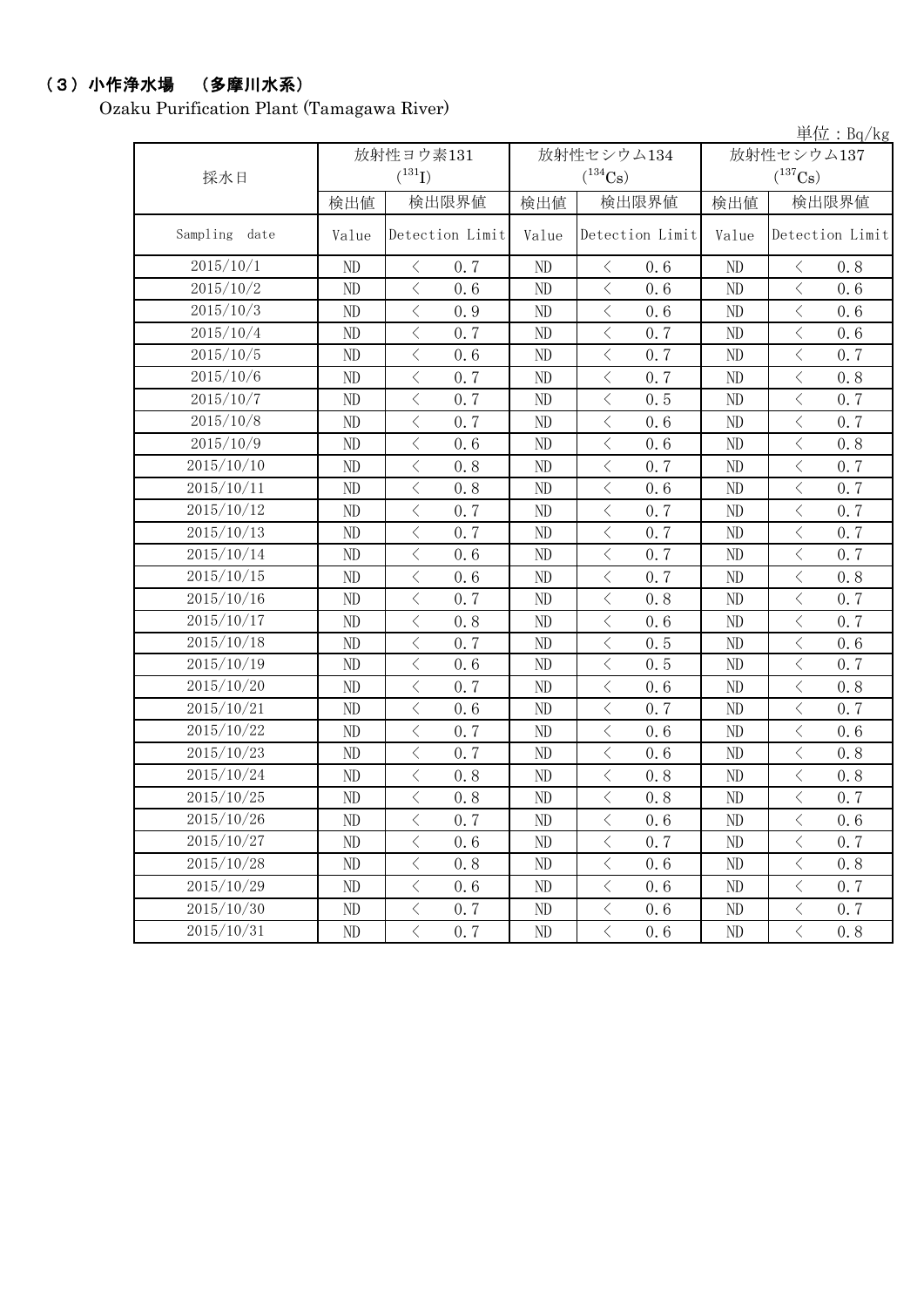# (4)東村山浄水場 (多摩川・荒川水系)

Higashi-murayama Purification Plant (Tamagawa・Arakawa River)

|                  |           |                                          |       |            |                                          |       |              |                                          | 単位: $Bq/kg$ |
|------------------|-----------|------------------------------------------|-------|------------|------------------------------------------|-------|--------------|------------------------------------------|-------------|
|                  | 放射性ヨウ素131 |                                          |       | 放射性セシウム134 |                                          |       | 放射性セシウム137   |                                          |             |
| 採水日              |           | $({}^{131}\mathrm{I})$                   |       |            | $(^{134}Cs)$                             |       | $(^{137}Cs)$ |                                          |             |
|                  | 検出値       |                                          | 検出限界値 | 検出値        |                                          | 検出限界値 |              |                                          | 検出限界値       |
| Sampling<br>date | Value     | Detection Limit                          |       | Value      | Detection Limit                          |       | Value        | Detection Limit                          |             |
| 2015/10/1        | ND        | $\langle$                                | 0.7   | ND         | $\langle$                                | 0.8   | ND           | $\langle$                                | 0.8         |
| 2015/10/2        | ND        | $\langle$                                | 0.7   | ND         | $\langle$                                | 0.6   | ND           | $\lt$                                    | 0.7         |
| 2015/10/3        | ND        | $\overline{\left\langle \right\rangle }$ | 0.7   | ND         | $\langle$                                | 0.6   | $\rm ND$     | $\langle$                                | 0.6         |
| 2015/10/4        | ND        | $\overline{\left\langle \right\rangle }$ | 0.8   | ND         | $\langle$                                | 0.7   | $\rm ND$     | $\langle$                                | 0.7         |
| 2015/10/5        | ND        | $\langle$                                | 0.7   | ND         | $\lt$                                    | 0.8   | ND           | $\lt$                                    | 0.7         |
| 2015/10/6        | ND        | $\langle$                                | 0.8   | ND         | $\,$ $\,$ $\,$                           | 0.7   | ND           | $\langle$                                | 0.8         |
| 2015/10/7        | ND        | $\hspace{0.1cm}\big\langle$              | 0.7   | ND         | $\,$ $\,$ $\,$                           | 0.6   | ND           | $\langle$                                | 0.6         |
| 2015/10/8        | ND        | $\langle$                                | 0.6   | ND         | $\, <\,$                                 | 0.8   | ND           | $\langle$                                | 0.9         |
| 2015/10/9        | ND        | $\langle$                                | 0.8   | ND         | $\overline{\left\langle \right\rangle }$ | 0.7   | ND           | $\langle$                                | 0.8         |
| 2015/10/10       | ND        | $\langle$                                | 0.8   | ND         | $\, <\,$                                 | 0.6   | ND           | $\langle$                                | 0.7         |
| 2015/10/11       | ND        | $\langle$                                | 0.8   | ND         | $\, < \,$                                | 0.5   | ND           | $\lt$                                    | 0.7         |
| 2015/10/12       | ND        | $\,$ $\,$ $\,$                           | 0.6   | ND         | $\, <\,$                                 | 0.8   | ND           | $\langle$                                | 0.5         |
| 2015/10/13       | ND        | $\langle$                                | 0.6   | ND         | $\lt$                                    | 0.7   | ND           | $\langle$                                | 0.7         |
| 2015/10/14       | ND        | $\overline{\left\langle \right\rangle }$ | 0.6   | ND         | $\,$ $\,$ $\,$                           | 0.6   | ND           | $\overline{\left\langle \right\rangle }$ | 0.7         |
| 2015/10/15       | ND        | $\,$ $\,$ $\,$                           | 0.7   | ND         | $\, < \,$                                | 0.6   | ND           | $\langle$                                | 0.7         |
| 2015/10/16       | ND        | $\langle$                                | 0.7   | ND         | $\lt$                                    | 0.6   | ND           | $\langle$                                | 0.8         |
| 2015/10/17       | ND        | $\langle$                                | 0.8   | ND         | $\, <\,$                                 | 0.7   | ND           | $\langle$                                | 0.9         |
| 2015/10/18       | ND        | $\langle$                                | 0.8   | ND         | $\bigl\langle$                           | 0.7   | ND           | $\langle$                                | 0.7         |
| 2015/10/19       | ND        | $\,$ $\,$ $\,$                           | 0.6   | ND         | $\overline{\left\langle \right\rangle }$ | 0.6   | ND           | $\overline{\left\langle \right\rangle }$ | 0.8         |
| 2015/10/20       | ND        | $\langle$                                | 0.7   | ND         | $\lt$                                    | 0.6   | ND           | $\lt$                                    | 0.7         |
| 2015/10/21       | ND        | $\langle$                                | 0.7   | ND         | $\langle$                                | 0.7   | ND           | $\langle$                                | 0.8         |
| 2015/10/22       | ND        | $\langle$                                | 0.6   | ND         | $\, \leq$                                | 0.5   | ND           | $\lt$                                    | 0.7         |
| 2015/10/23       | ND        | $\langle$                                | 0.6   | ND         | $\langle$                                | 0.6   | ND           | $\langle$                                | 0.7         |
| 2015/10/24       | ND        | $\big\langle$                            | 0.8   | ND         | $\, \leq$                                | 0.6   | ND           | $\langle$                                | 0.8         |
| 2015/10/25       | $\rm ND$  | $\langle$                                | 0.7   | ND         | $\,$ $\,$ $\,$                           | 0.8   | $\rm ND$     | $\langle$                                | 0.8         |
| 2015/10/26       | ND        | $\langle$                                | 0.7   | ND         | $\lt$                                    | 0.7   | ND           | $\langle$                                | 0.7         |
| 2015/10/27       | ND        | $\langle$                                | 0.8   | ND         | $\, < \,$                                | 0.7   | $\rm ND$     | $\langle$                                | 0.8         |
| 2015/10/28       | ND        | $\langle$                                | 0.7   | ND         | $\, <\,$                                 | 0.7   | ND           | $\lt$                                    | 0.7         |
| 2015/10/29       | $\rm ND$  | $\langle$                                | 0.7   | ND         | $\, <\,$                                 | 0.6   | $\rm ND$     | $\langle$                                | 0.8         |
| 2015/10/30       | ND        | $\langle$                                | 0.7   | ND         | $\, <\,$                                 | 0.7   | ND           | $\langle$                                | 0.6         |
| 2015/10/31       | ND        | $\langle$                                | 0.6   | $\rm ND$   | $\bigl\langle$                           | 0.7   | $\rm ND$     | $\langle$                                | 0.7         |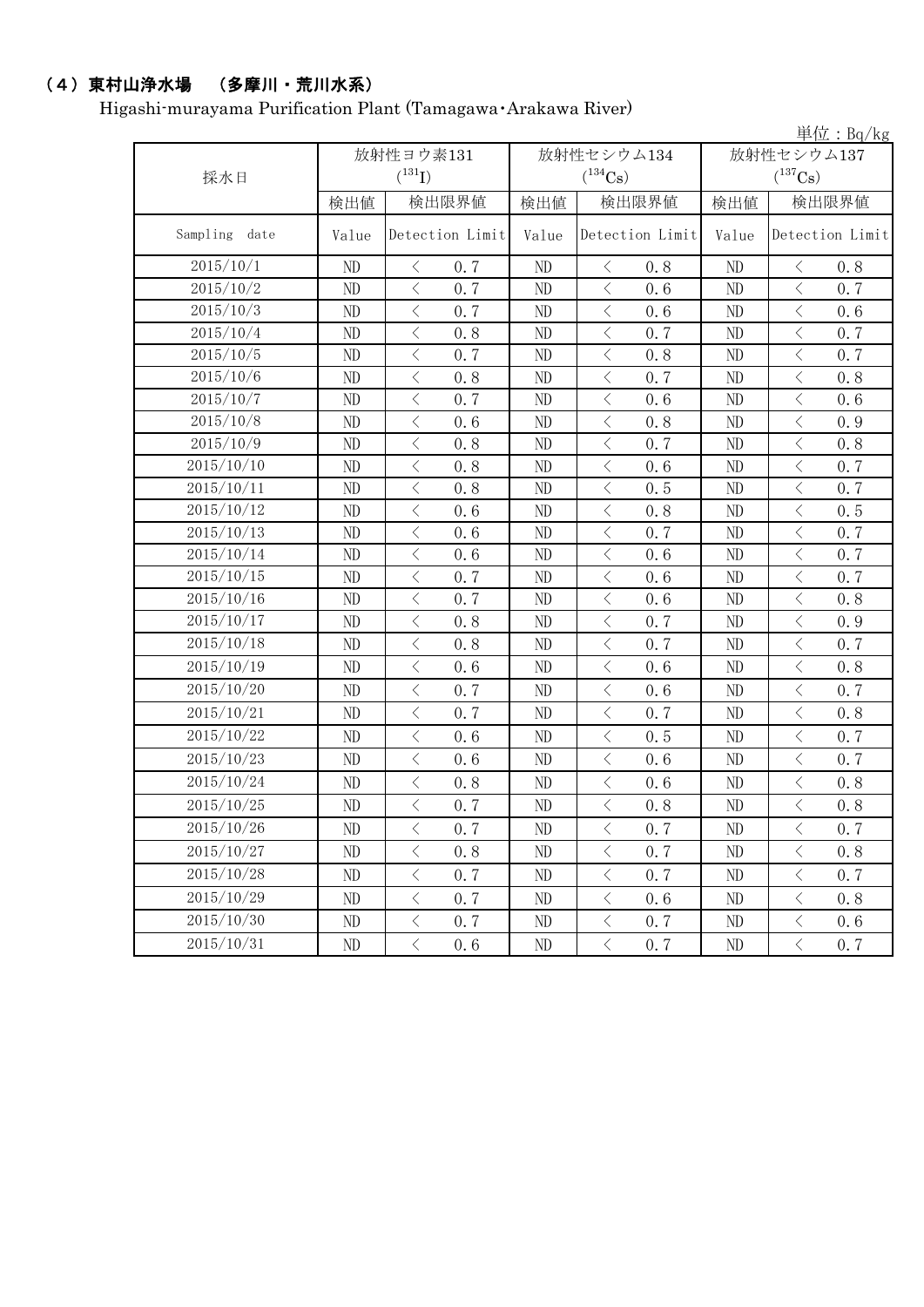#### (5)長沢浄水場 (相模川水系)

Nagasawa Purification Plant (Sagamigawa River)

単位:Bq/kg 検出値 | 検出限量 | 検出限界値 | 検出値 | 検出限界値 Sampling date | Value Detection Limit | Value Detection Limit | Value Detection Limit ND  $\vert$   $\langle$  0.7  $\vert$  ND  $\vert$   $\langle$  0.7  $\vert$  ND  $\vert$   $\langle$  0.7 ND < 0.8 ND < 0.6 ND < 0.8 ND  $\vert$   $\langle$  0.8  $\vert$  ND  $\vert$   $\langle$  0.7  $\vert$  ND  $\vert$   $\langle$  0.7 ND < 0.8 ND < 0.6 ND < 0.6 ND < 0.7 ND < 0.9 ND < 0.8 ND  $\vert$   $\langle$  0.7  $\vert$  ND  $\vert$   $\langle$  0.6  $\vert$  ND  $\vert$   $\langle$  0.7 ND < 0.7 ND < 0.6 ND < 0.6 ND  $\vert$   $\langle$  0.5  $\vert$  ND  $\vert$   $\langle$  0.8  $\vert$  ND  $\vert$   $\langle$  0.7 ND  $\vert$   $\langle$  0.7  $\vert$  ND  $\vert$   $\langle$  0.7  $\vert$  ND  $\vert$   $\langle$  0.6 ND < 0.8 ND < 0.6 ND < 0.7 ND < 0.7 ND < 0.6 ND < 0.8 ND  $\vert$   $\langle$  0.7  $\vert$  ND  $\vert$   $\langle$  0.6  $\vert$  ND  $\vert$   $\langle$  0.7 ND  $\vert$   $\langle$  0.7  $\vert$  ND  $\vert$   $\langle$  0.7  $\vert$  ND  $\vert$   $\langle$  0.8 ND  $\vert$   $\langle$  0.7  $\vert$  ND  $\vert$   $\langle$  0.5  $\vert$  ND  $\vert$   $\langle$  0.7 ND  $\vert$   $\langle$  0.6  $\vert$  ND  $\vert$   $\langle$  0.7  $\vert$  ND  $\vert$   $\langle$  0.7 ND  $\vert$   $\langle$  0.7  $\vert$  ND  $\vert$   $\langle$  0.6  $\vert$  ND  $\vert$   $\langle$  0.6 ND  $\vert$   $\langle$  0.7  $\vert$  ND  $\vert$   $\langle$  0.6  $\vert$  ND  $\vert$   $\langle$  0.7 ND  $\vert$  < 0.9 | ND  $\vert$  < 0.7 | ND  $\vert$  < 0.7 ND < 0.7 ND < 0.6 ND < 0.8 ND  $\vert$   $\langle$  0.7  $\vert$  ND  $\vert$   $\langle$  0.7  $\vert$  ND  $\vert$   $\langle$  0.7 ND  $\vert$   $\langle$  0.7  $\vert$  ND  $\vert$   $\langle$  0.7  $\vert$  ND  $\vert$   $\langle$  0.7 ND  $\vert$   $\langle$  0.5  $\vert$  ND  $\vert$   $\langle$  0.8  $\vert$  ND  $\vert$   $\langle$  0.7 ND < 0.6 ND < 0.6 ND < 0.8 ND  $\vert$   $\langle$  0.7  $\vert$  ND  $\vert$   $\langle$  0.7  $\vert$  ND  $\vert$   $\langle$  0.6 ND  $\vert$   $\langle$  0.7  $\vert$  ND  $\vert$   $\langle$  0.7  $\vert$  ND  $\vert$   $\langle$  0.7 ND < 0.7 ND < 0.6 ND < 0.8 ND < 0.7 ND < 0.6 ND < 0.8 ND  $\vert$  < 0.7 | ND  $\vert$  < 0.8 | ND  $\vert$  < 0.7 ND  $\vert$   $\langle$  0.7  $\vert$  ND  $\vert$   $\langle$  0.7  $\vert$  ND  $\vert$   $\langle$  0.8 ND < 0.6 ND < 0.6 ND < 0.8 ND < 0.8 ND < 0.7 ND < 0.6 2015/10/12 2015/10/13 2015/10/14 2015/10/15 2015/10/24 2015/10/11 2015/10/9 2015/10/8 2015/10/4 2015/10/10 2015/10/5 2015/10/6 2015/10/7 2015/10/26 2015/10/27 2015/10/28 2015/10/29 2015/10/30 2015/10/25 2015/10/23 2015/10/22 2015/10/21 2015/10/18 2015/10/16 2015/10/31 2015/10/19 採水日 放射性ヨウ素131  $(^{131}\text{I})$ 放射性セシウム134  $(^{134}Cs)$ 放射性セシウム137  $(^{137}Cs)$ 2015/10/17 2015/10/2 2015/10/1 2015/10/20 2015/10/3